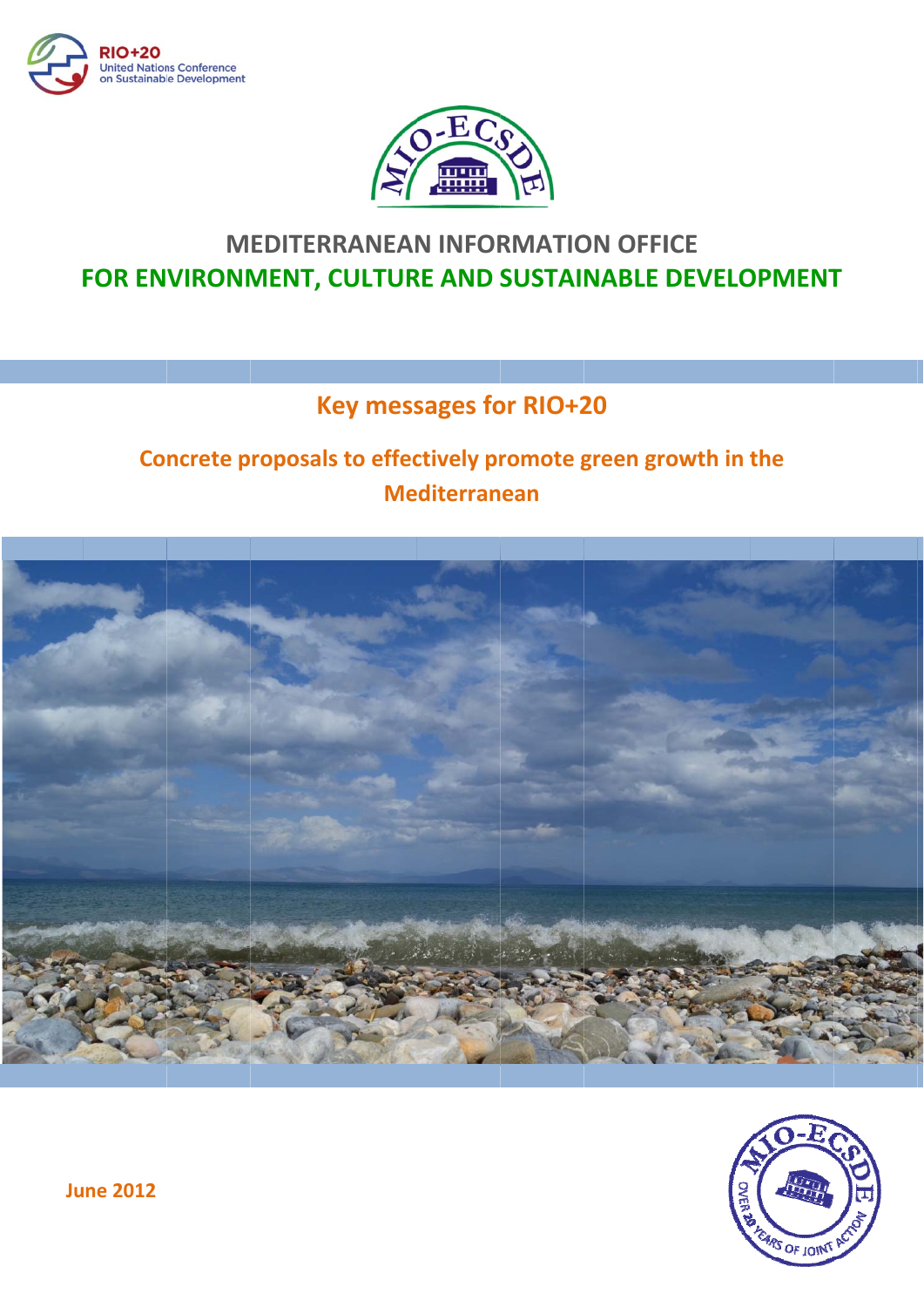



**MIO‐ECSDE** is a non‐profit Federation of 121 Mediterranean Non‐ Governmental Organisations (NGOs) for Environment and Development. In co-operation with governments, international organisations and other socioeconomic partners, MIO‐ECSDE plays an active role for the protection of the environment and the promotion of the sustainable development of the Mediterranean region and its countries.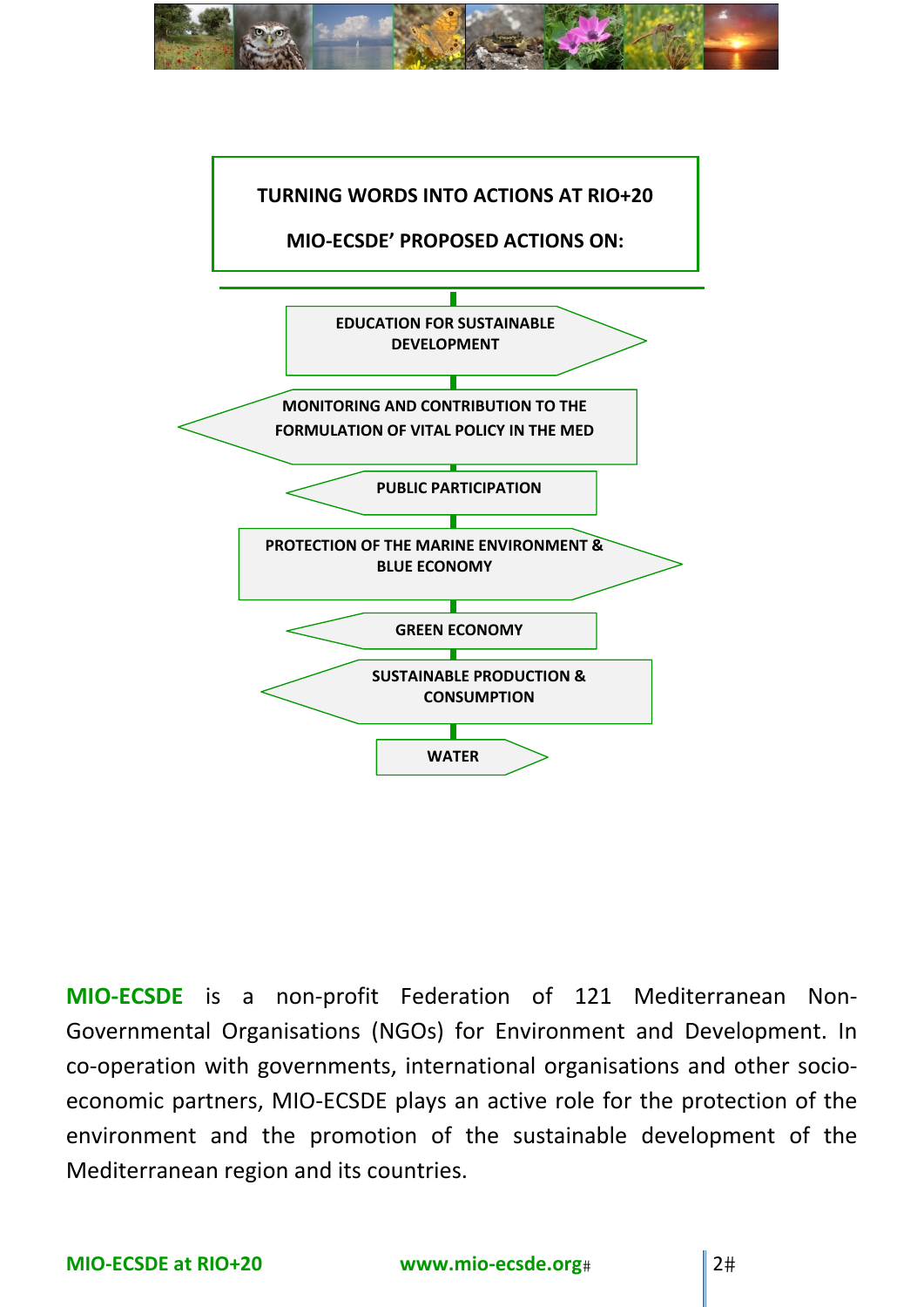

# **A few words**

For more than 20 years, MIO‐ECSDE has been very active as a useful partner for its members, international organizations and countries of the region, by contributing to collective efforts towards achieving sustainable development in the Mediterranean eco-region. Being actively involved in all major environmental events at regional/global scale, MIO‐ECSDE has presented its views, aspirations and concerns and organized the Mediterranean events at the United Nations Conference on Environment and Development in Rio 1992 (UNCED) and during the 2002 World Summit on Sustainable Development (WSSD) in Johannesburg.

Now, once again, at Rio+20, MIO‐ECSDE is bringing together the major institutions and stakeholders from the Mediterranean to present an overview of the joint efforts for strengthened cooperation, a common vision and shared strategies towards achieving sustainable development, through the official Mediterranean side event entitled:

**"Challenges and Opportunities for a Mediterranean Green Growth"**

19 June, 15:30 ‐ 17:00, T‐3, Rio Centro, Rio de Janeiro

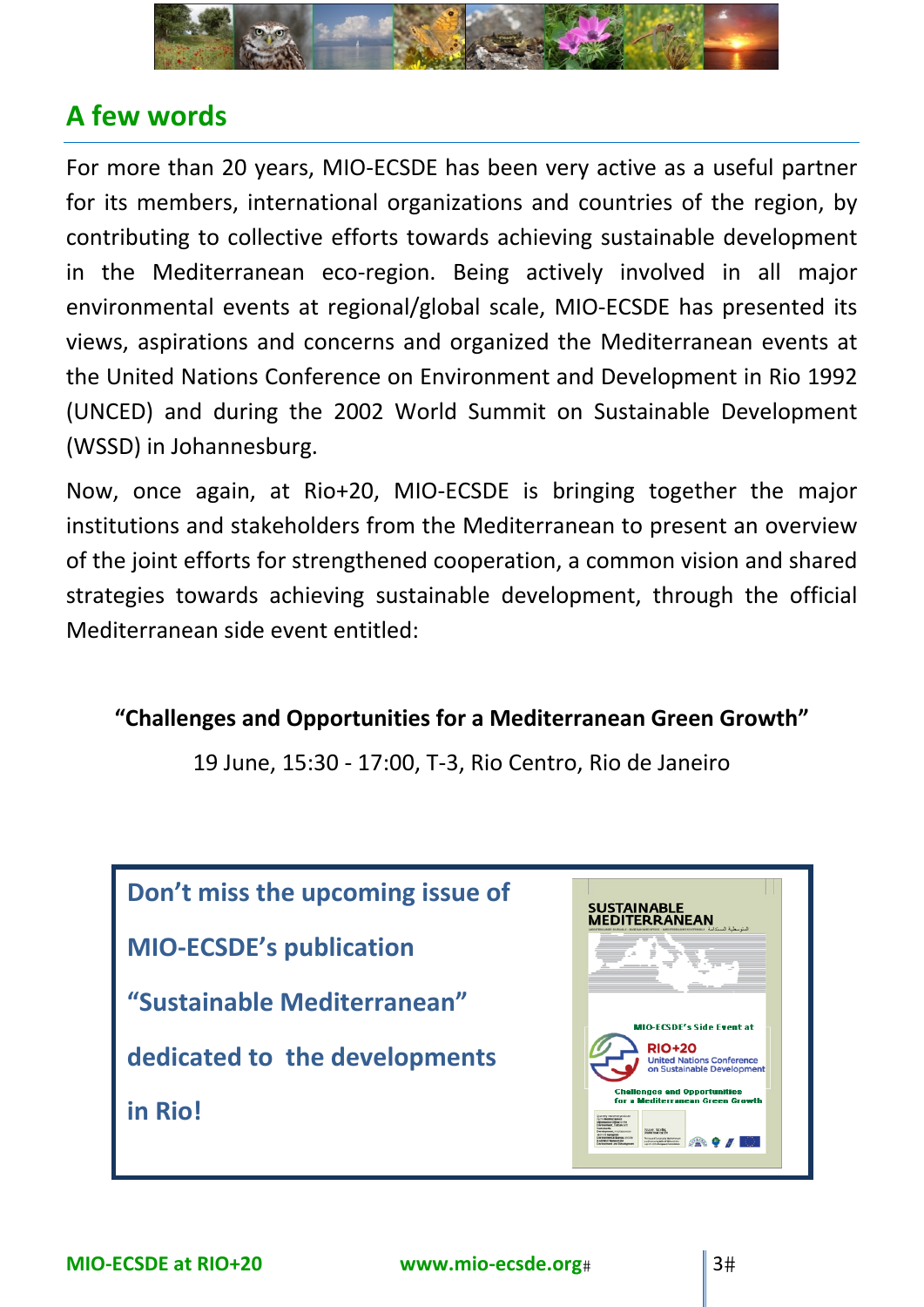

# **EDUCATION FOR SUSTAINABLE DEVELOPMENT**

Education for Sustainable Development (ESD) is undoubtedly a very powerful tool for obtaining sustainable development. Today, more than ever before, it can contribute significantly in promoting peace and stability. Progress in ESD at national and international level, is closely linked with the potential of achieving agreed targets for sustainable development and poverty reduction and could facilitate the reduction of inequalities between countries and within societies.

MIO‐ECSDE has been in the forefront of developments in Environmental Education (EE) and ESD since its establishment. The International Conference on Environment and Society: Education and Public Awareness for Sustainability held in Thessaloniki in 1997, was co‐organised by UNESCO and the Greek Government and facilitated by MIO‐ECSDE and the University of Athens, concluding with the "Thessaloniki Declaration" and marking the transition of Environmental Education towards ESD*.* 

Following Thessaloniki, MIO‐ECSDE launched the ERA‐21 Campaign (*Education Re‐Affirmation for the 21st Century*) prior to the Johannesburg WSSD and the MEdIES as a Type II Initiative during the Summit (2002). **MEdIES** is today a **major e‐network of approximately 4000 educators** working jointly on common ESD projects (www.medies.net), promoting and developing ESD within the educational community of the region.

In view of the UN Decade on ESD (2005‐2014) MIO‐ECSDE has contributed substantially to the drafting of the Strategy on ΕSD adopted by the Ministers of Environment and Education of the UNECE member states (2005) and has a leading role in ensuring the Strategy's implementation in the Mediterranean region. Along this line, in November 2005, MIO‐ECSDE in cooperation with the Hellenic Ministry of Education, UNEP/MAP, UNESCO, UNECE, etc. organised in Athens *the "Official Launching of the UN Decade of ESD in the Mediterranean"*. The participants mandated the Government of Greece and MIO‐ECSDE to develop a **Mediterranean Strategy on ESD**, inspired by and utilising the UNECE Strategy for ESD, as an input to the UN Decade on ESD.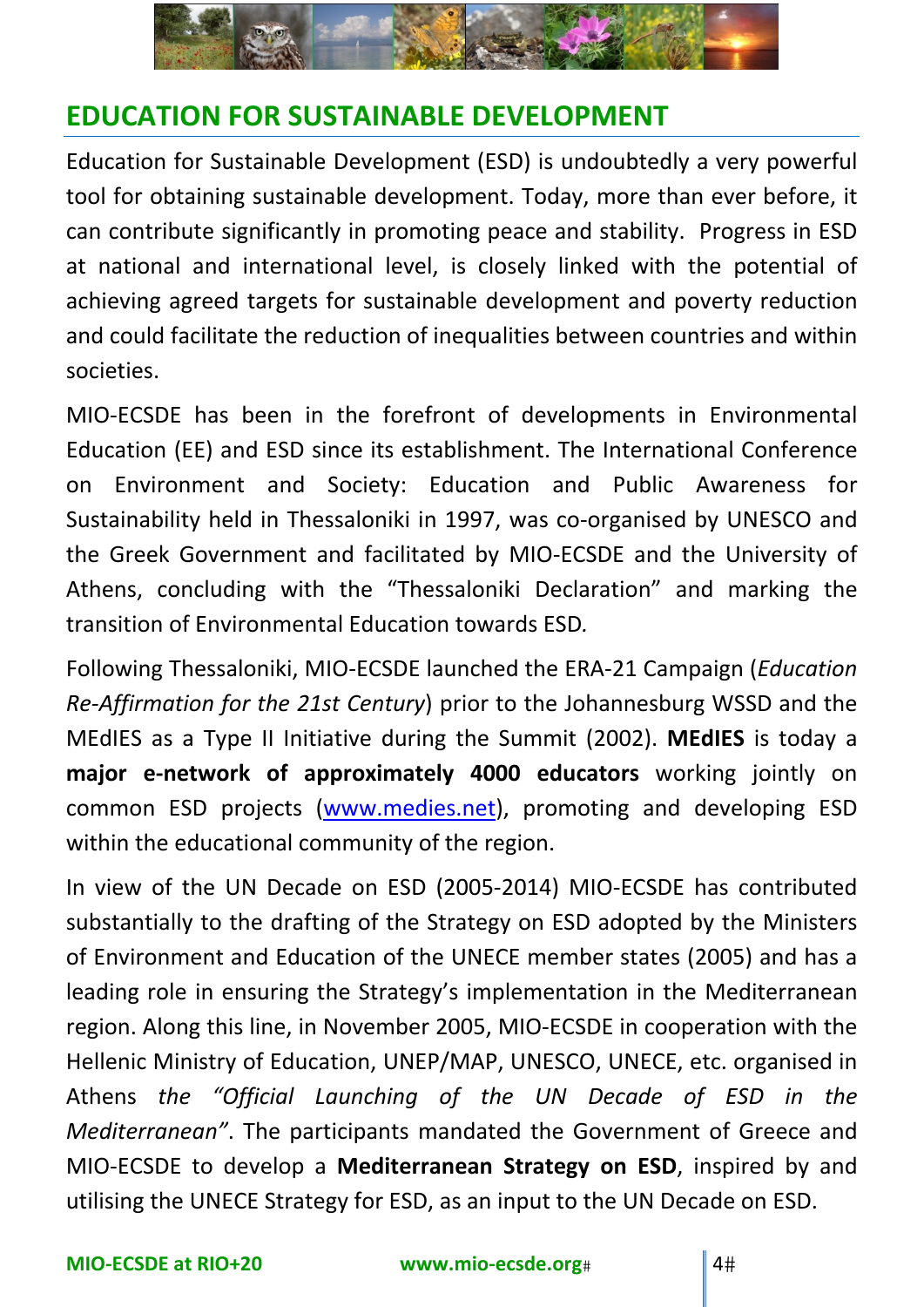

The text of the draft Strategy was presented and preliminarily agreed in a meeting organised in Athens (December, 2011). The Strategy is expected to be completed soon.

MIO‐ECSDE has collaborated closely with UNESCO/BRESCE, GWP‐Med, the University of Athens, UNEP, the Anna Lindh Foundation and other institutions and organizations in carrying out projects, in organizing workshops and in producing a wide range of educational material and supporting methodological and other documentation. Among them particularly noteworthy are the publications of *Water in the Mediterranean, Waste in our lives, Mediterranean Food, ESD in MAB Biosphere Reserves and other designated areas in the Mediterranean, YouthXchange Guide for Sustainable Consumption.* Furthermore the **HYDRIA** Project uses water as a «vehicle» to unfold the diverse, yet common, **tangible and intangible Mediterranean water cultural heritage**, through reviving representative ancient water management visions, concepts and techniques of the distant and more recent past through an interactive webpage (www.hydriaproject.net).

MIO‐ECSDE, as a major partner of the EU funded Horizon 2020 Mediterranean Environment Programme has organized throughout the Mediterranean several capacity building workshops on ESD, being a prerequisite for sustainable development and an essential tool for good governance, informed decision‐making and for the promotion of democracy and environmental concerns into other sectors.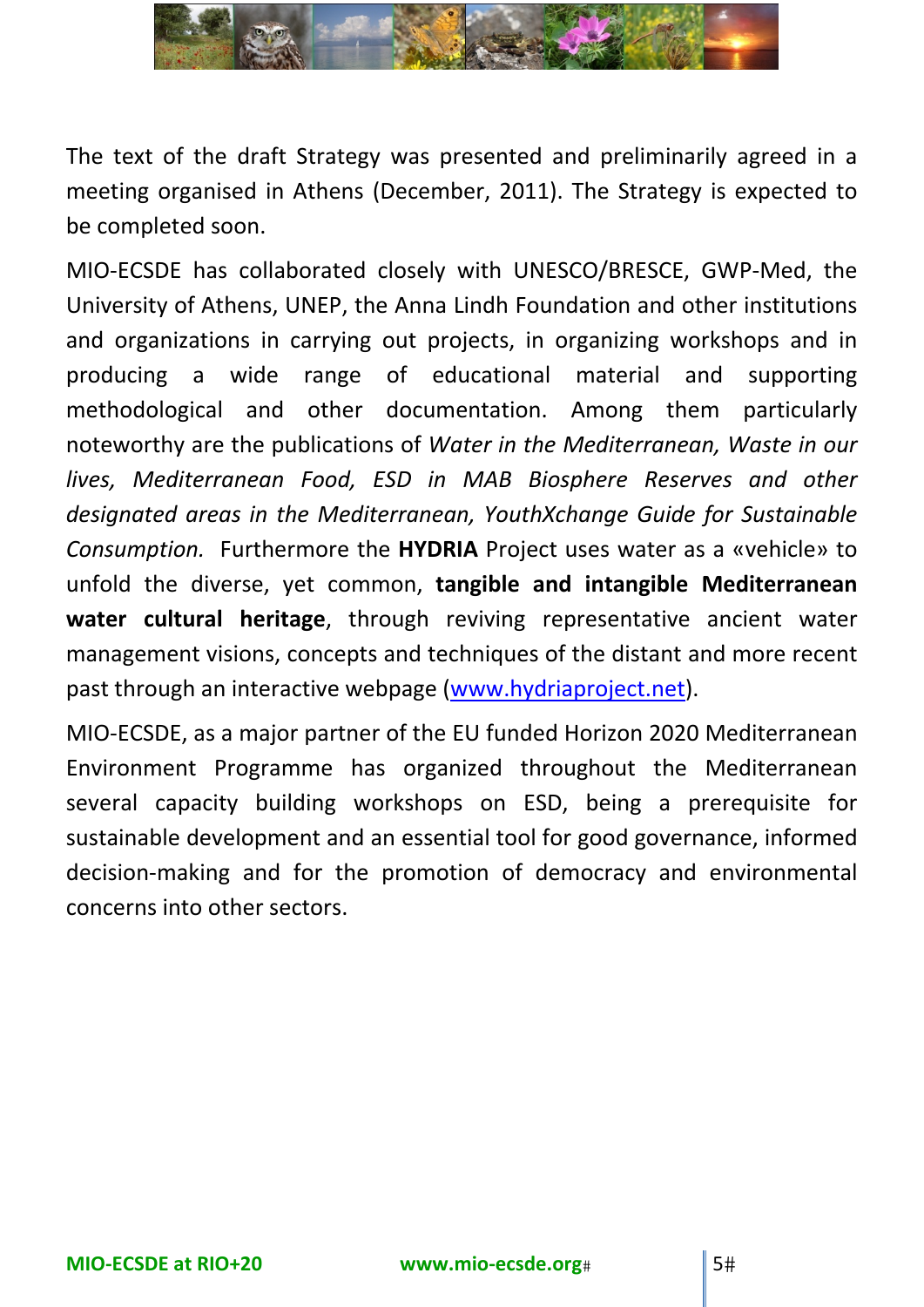

### **MONITORING & CONTRIBUTION TO THE FORMULATION OF VITAL POLICY IN THE MEDITERRANEAN**

Throughout its existence, MIO‐ECSDE has put substantial effort in monitoring and formulating international and European policies relevant to the

### MIO‐ECSDE …

- …is a **Founding Member** of:
- The European Seas Environmental Cooperation (ESEC)
- GWP‐Med
- Resource Efficiency Alliance
- ...is a **Member** of:
- The Mediterranean Commission for Sustainable Development
- The *Comité de Suivi* of Euro Mediterranean environmental policies
- The EuroMediterranean NGO Platform
- The Anna Lindh Foundation
- …holds "**Accredited Organization**" status for:
- ECOSOC
- UNESCO
- The Convention to Combat Desertification
- …is a **partner** of:
- UNEP/MAP
- …**facilitates** regional circles of:
- Parliamentarians (COMPSUD)
- Educators (MEdIES)
- Journalists (COMJESD)

Mediterranean and most specifically the Barcelona Convention, UNEP/MAP and its RACs (CP/RAC, SPA/RAC, etc.), the European Union though its DGs that elaborate and implement policies, programmes and projects in the Mediterranean within the European Neighbourhood and sectoral policies, the Union for the Mediterranean as well as relevant UN bodies such as the UN Economic Commission for Europe (UNECE), the Economic Commission for Africa (ECA), the UN Economic and Social Commission for Western Asia (ESCWA), UNESCO and other UN bodies and conventions.

This cooperation is obtained through following on a daily basis the most important developments and via regular participation in major international meetings and events.

With a track record which includes presence in regional bodies such as the Euro‐Mediterranean Parliamentary Assembly, the Mediterranean Parliamentary Assembly and the League of Arab States and major national institutions such as the Parliaments of Mediterranean Countries (e.g. Croatia, Greece, Italy, Lebanon, etc.) MIO-ECSDE has

remained in the forefront of policy-making in the region.

### **MIO‐ECSDE at RIO+20 www.mio‐ecsde.org** 6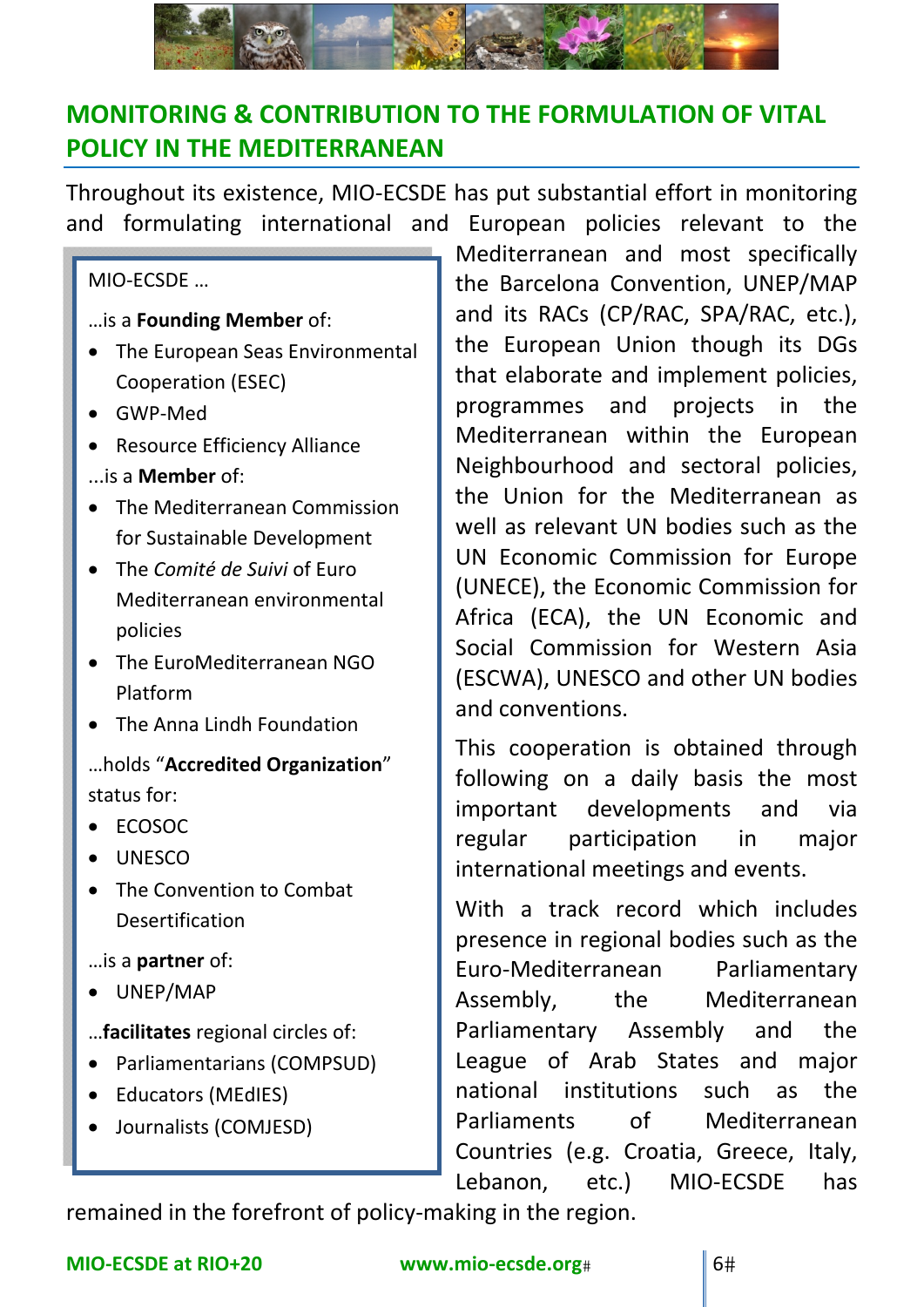

### **PUBLIC PARTICIPATION**

MIO‐ECSDE has since its establishment promoted the Principle 10 of the Rio Declaration and the principles of the Aarhus Convention in all EuroMediterranean political fora, as key to environmental integrity in the region. Recognising the crucial importance of awareness and participation in the achievement of social and economic well‐being of the Mediterranean people, MIO‐ECSDE has invested considerable time in research, development and amelioration of participatory techniques leading to consensus among social partners and eventually to action. The participatory processes that MIO‐ ECSDE has initiated among NGOs since 1991 have contributed considerably to consensus building, mutual trust and solidarity in the Mediterranean and to the improvement of North‐South, South‐South and East‐West cooperation.

Within this framework, MIO‐ECSDE has produced multiple publications, Guidelines for Public Participation and toolkits for journalists, has organized special seminars as well as joint conferences of Civil Society Organizations with parliamentarians and the press.

Rio+20 is expected not just to reaffirm Principle 10 of the Rio Declaration, but also to address its weaknesses in implementation. Engaging the public in decision making and during implementation is a prerequisite. Under the light of recent political and social developments taking place in the southern and eastern Mediterranean, great emphasis should be placed on promoting institutions able to ensure environmental rights, thereby contributing to building democracy and good governance, creating an enabling environment for civil society organizations and enhancing environmental performance in countries throughout the region. This will be achieved by:

- (i) Promoting the establishment and/or strengthening of the legal and institutional frameworks supporting environmental rights;
- (ii) Raising awareness and strengthening the capacities of non‐State actors to promote and safeguard active participation in environmental decision‐making;
- (iii) Inviting all Mediterranean countries to recognize and implement the principles of participation, free access to environmental information and access to justice and join the Aarhus Convention as soon as possible.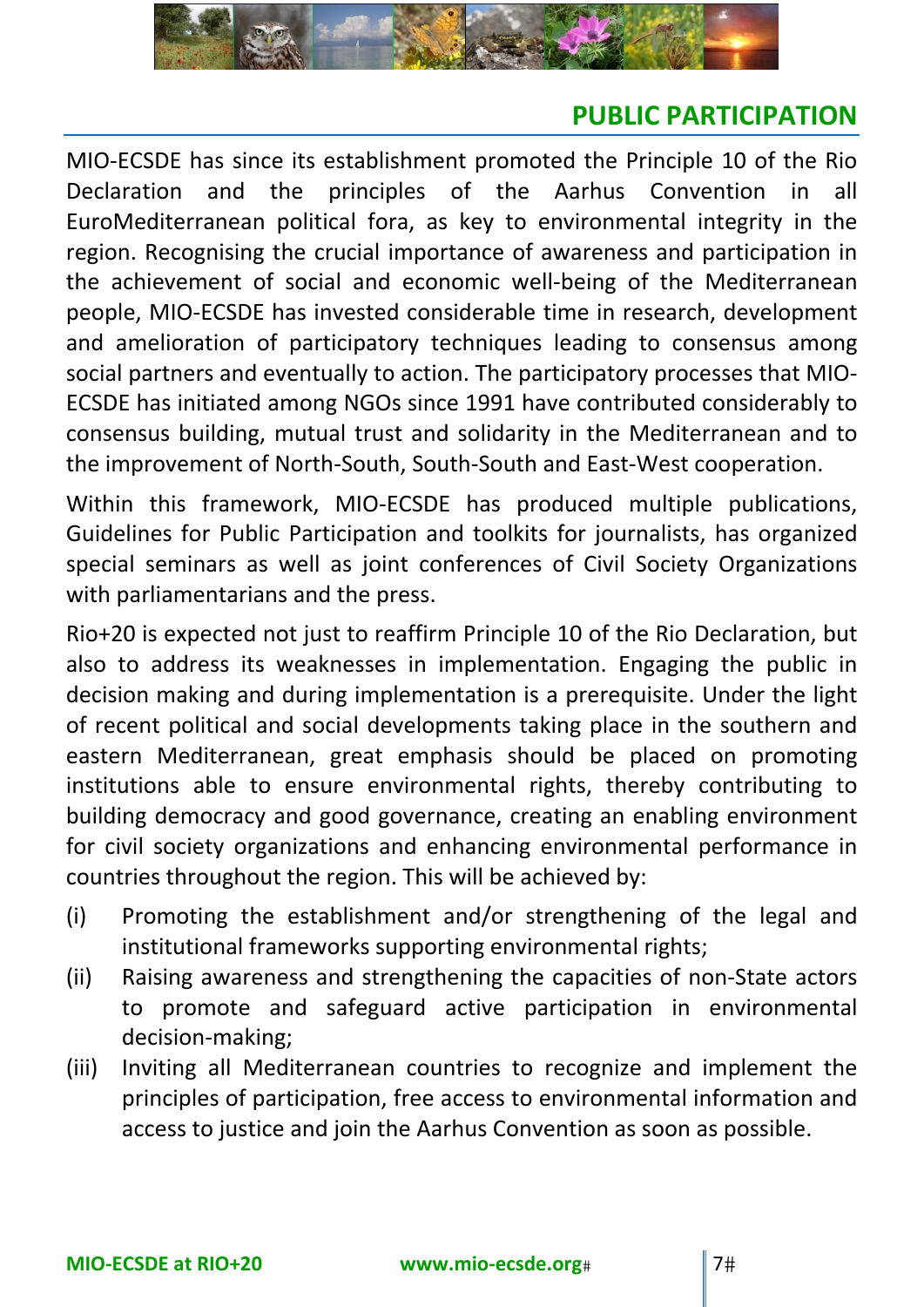

### **PROTECTION OF THE MARINE ENVIRONMENT & BLUE ECONOMY**

The protection of the marine environment and the promotion of clean, healthy and productive seas/oceans have been recognized during the Rio+20 preparatory work as key for the future economic and social development and vital in the fight against poverty.

MIO‐ECSDE has been following developments in legislation, research and initiatives related to the assessment and challenges of the impact of anthropogenic activities while being active in promoting legislation and policies to address marine pollution issues. More specifically, MIO‐ECSDE has been monitoring and contributing on the Marine Strategy Framework Directive (MSFD), the European Integrated Maritime Policy (IMP), the EU Integrated Coastal Zone Management, the new Maritime Strategy for Growth and Jobs, the UNEP/MAP Ecosystem Approach in the Mediterranean, etc. On the issue of marine litter, MIO‐ECSDE together with HELMEPA and Clean‐up Greece and with the support of MED/POL of UNEP/MAP have launched the "Keep the Mediterranean Litter‐free Campaign" to raise public awareness on the causes and impacts of the pollution of the sea from solid waste. On the same issue and preparing for Rio+20, it prepared a Joint Paper with the other partners of ESEC, participated in the relevant forum and within the framework of Horizon2020 and the 2012 European Maritime Day, organized a major training on the subject with the participation of major actors.

Further on and leading up to Rio+20, MIO‐ECSDE, together with its other Resource Efficiency Partners (European Partners for the Environment, European Water Partnership, etc.) organised in the Economic and Social Committee of the European Union in Brussels the meeting on "Europe and the Global Blue Economy: Oceans, New Frontier, Sustainable Use", which contributed significantly to the formulation of the EU and other partners' positions concerning the oceans, the marine issues under discussion in Rio+20 and their direct link to the blue/green economy.

MIO‐ECSDE has advocated for the efficient coordination between EU policies such as the Marine Strategy Framework Directive with the existing international structures under the UN, such as the Regional Sea Conventions, to reduce bureaucracies and enhance effectiveness at the regulatory, monitoring and enforcement of practical measures.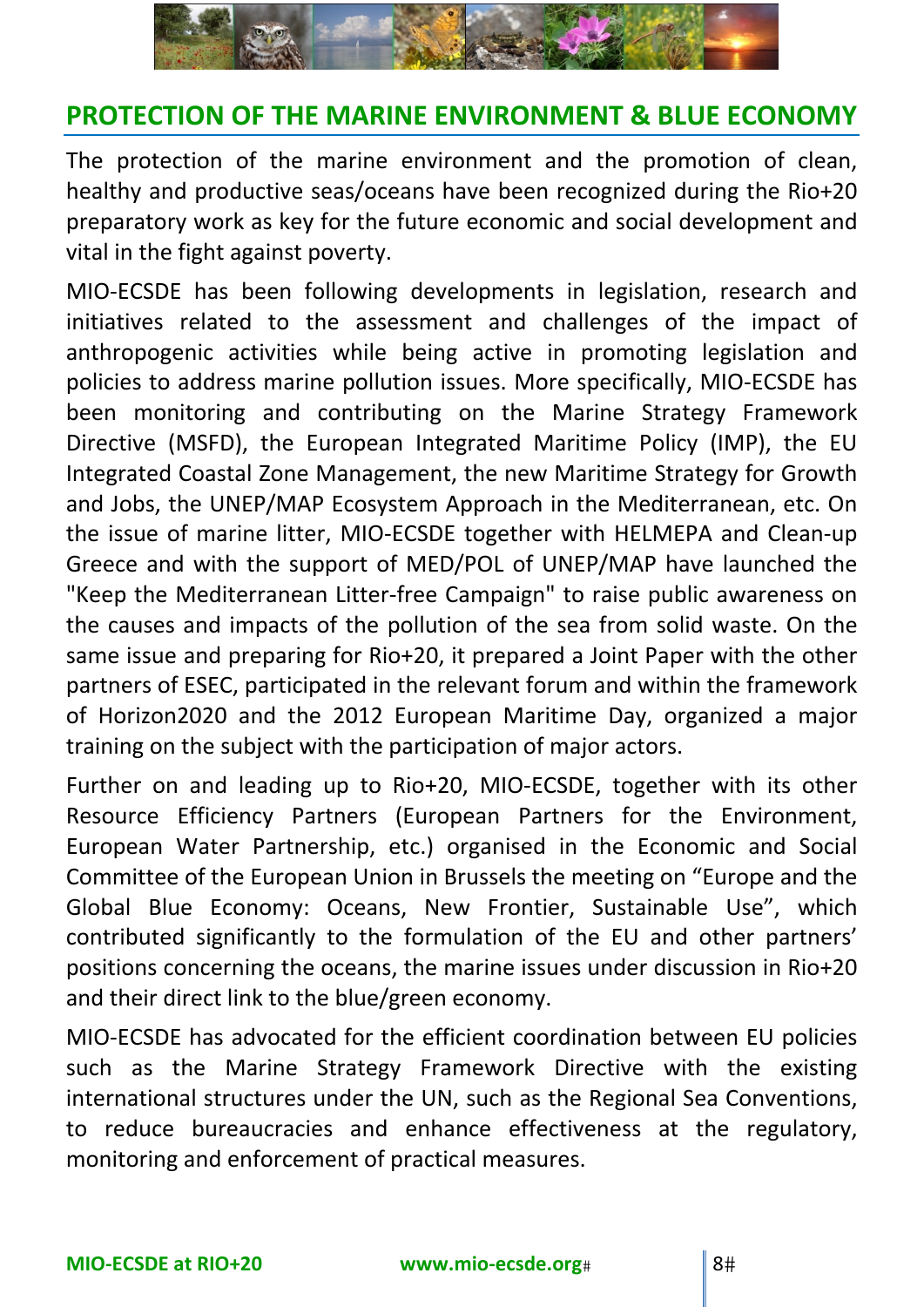

# **GREEN ECONOMY**

MIO‐ECSDE has been working since its early days on the promotion of the prerequisites of Green Economy: peace, stability through social cohesion, integrity and functioning of its ecosystems as well as the safeguarding of biodiversity and cultural diversity in the region.

Sustainable Development and the proper understanding of what is Green Economy, the concept of "inclusion" and the interlinkages between them are the starting points for all policies.

The past two years MIO‐ECSDE has made more concrete and intensified efforts to promote the pivotal shift towards a Green Economy in the Mediterranean (see booklet "Towards an Inclusive Green Economy: Visualisation of the Concepts"). Together with the Regional Activity Centre for Cleaner Production of the Mediterranean Action Plan (UNEP/MAP CP/RAC) and within the framework of the EU funded Horizon 2020 Capacity Building/Mediterranean Environment Programme, it has carried out capacity building workshops and field visits on green economy and explored how national strategies can be developed and implemented through sustainable financing and green banking. These activities will be closely linked with the SWITCH‐MED project, which will address the need to promote sustainable consumption and production and resource efficiency in the Mediterranean.

The necessary actions to create the enabling environment and necessary momentum towards a Green Economy in the Mediterranean include the identification and eradication of what is generally agreed on as unsustainable in order to alleviate/reduce the pressures; the encouragement of the development and rapid implementation of no regret measures; the utilization in a wise and sustainable way of all natural and cultural assets.

Green Economy is, obviously, a horizontal issue touching upon the management of seas and oceans as well as sustainable consumption and production (see below).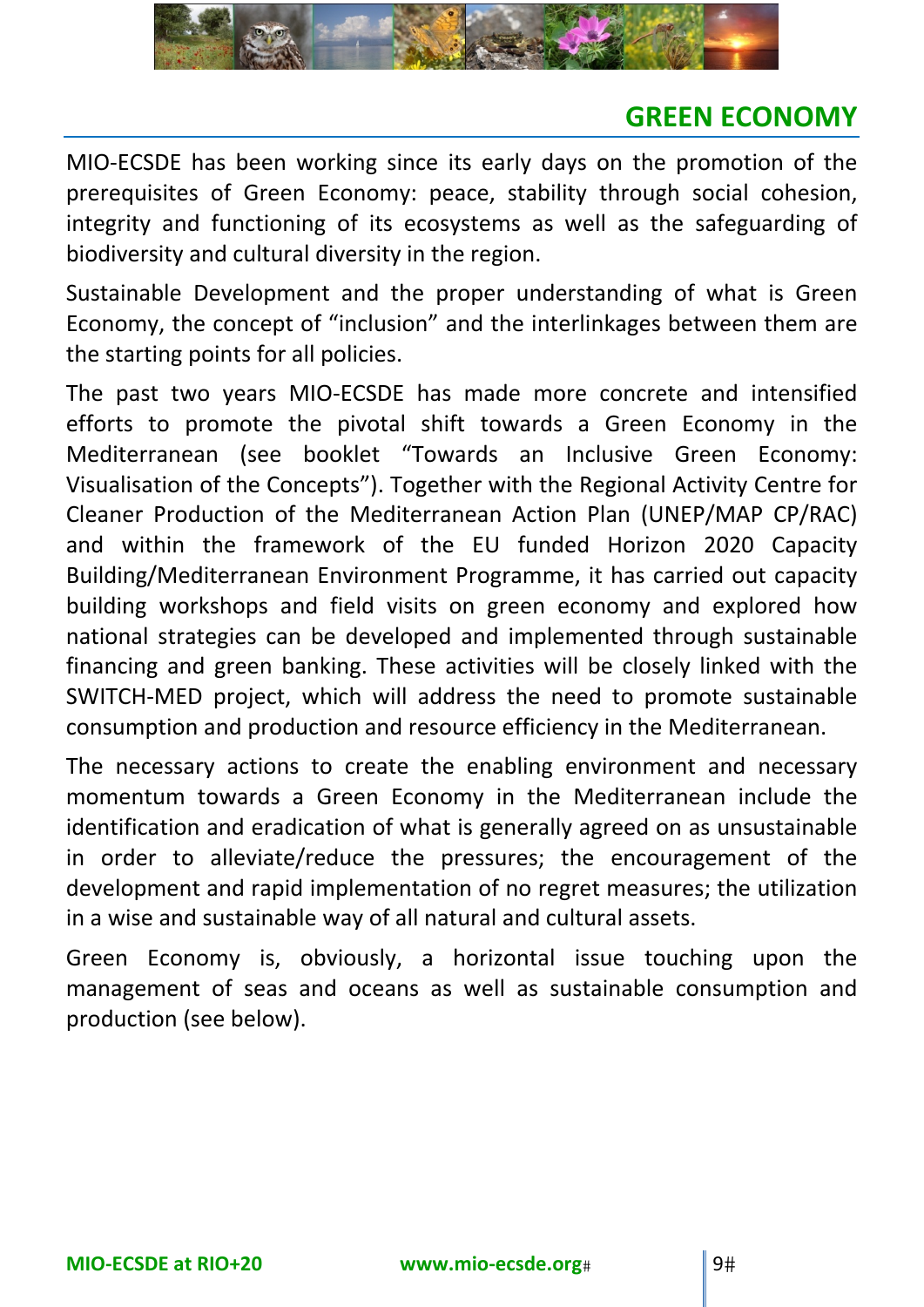

# **SUSTAINABLE CONSUMPTION & PRODUCTION**

The promotion of environmentally and socially sustainable production patterns is a critical pathway of the green growth paradigm but so is the encouragement of sustainable consumption habits and demand‐side management, in critical sectors such as food, housing, tourism, manufacturing, mobility, which are reflected in the Mediterranean Strategy for Sustainable Development (MSSD).

MIO‐ECSDE efforts to promote Sustainable Consumption and Production (SCP) are mostly carried out within the framework of Education for Sustainable Development (ESD). A recent example is the "YouthXChange in the Mediterranean: A joint project with UNESCO‐UNEP to challenge our consumption behaviours and inspire responsible consumer choices"; however a vast array of other activities have been focusing on sustainable use of natural resources. Quite recently, MIO‐ECSDE together with UNEP/MAP CP/RAC, have launched the "Sustainable Events in the Mediterranean" initiative, within which a web-based toolkit has been developed. In parallel, demonstration activities to empower civil society as key SCP drivers and to implement specific priorities identified by the SCP National Action Plans and a networking function to allow for exchange, lesson learning and further scaling up of SCP activities are to be implemented in the near future. The need to promote sustainable consumption and production (SCP) and resource efficiency in the Mediterranean has also been addressed by H2020 CB/MEP.

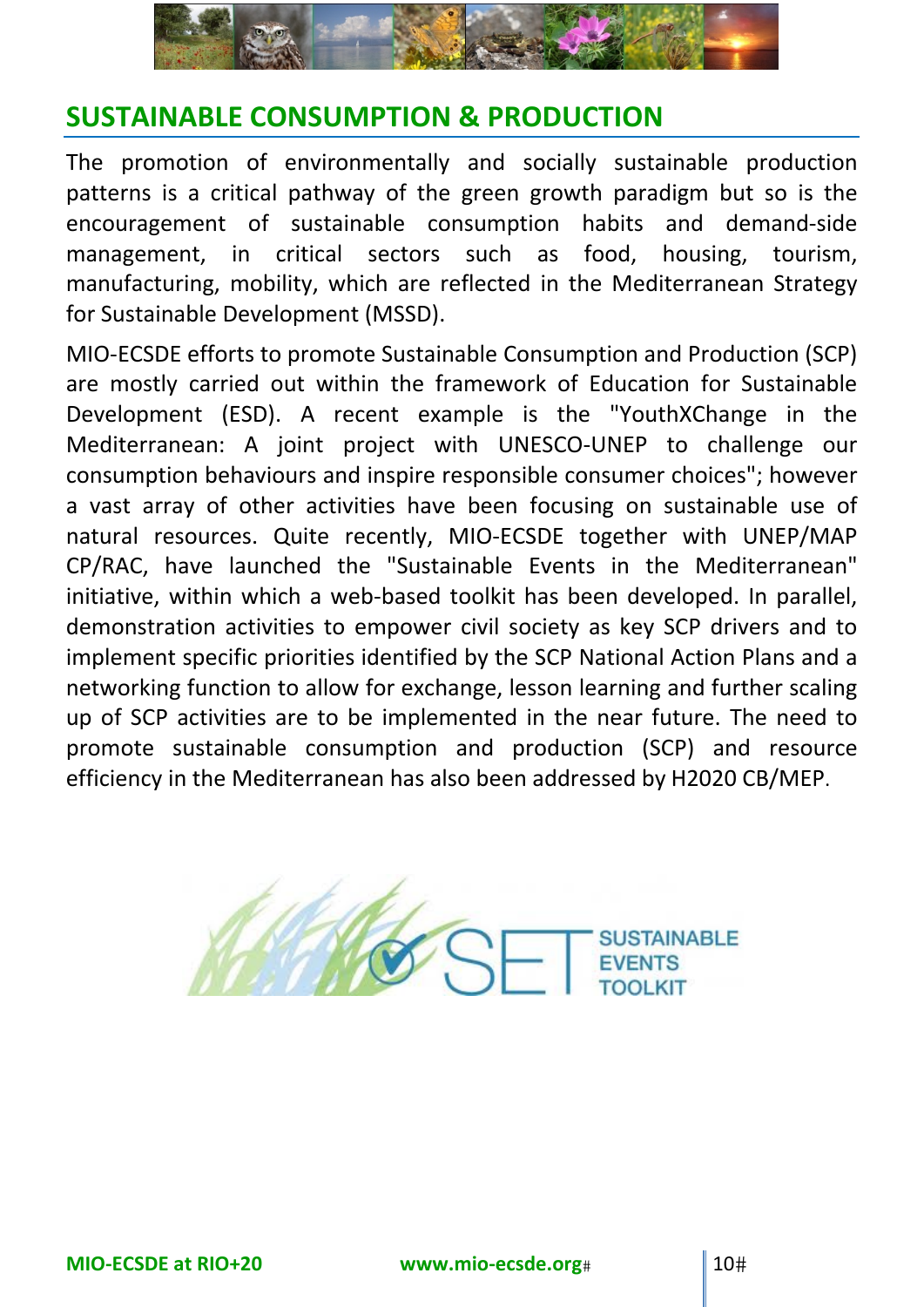

# **WATER**

MIO‐ECSDE has been a contributing partner, representing views of the Mediterranean NGO community and providing technical expertise, in several key regional water initiatives and processes, such as the works of the Mediterranean Component of the EU Water Initiative (since 2003), the works of the Petersberg Phase II / Athens Declaration Process on Transboundary Water Resources Management in Southeastern Europe (since 2005), the elaboration of the draft Strategy for Water in the Mediterranean (2009‐2010) for the discussion and finalisation of which it has organized two civil society meetings, one at the Dead Sea and one in Barcelona.

Furthermore, it has led or contributed to regional and sub‐regional dialogues on water governance issues, including public participation, civil society engagement, access to information as well as on climate change adaptation, joint IWRM/ICZM planning, transboundary water resources management, and capacity building and networking of targeted groups like decision makers, parliamentarians, the media and civil society. Among others, the Mediterranean Education Initiative for Environment and Sustainability (MedIES) serves a range of activities in the water agenda, with emphasis on the overall water cycle, water demand management, the rain water harvesting and other non‐conventional water resources.

Most recently, MIO‐ECSDE has engaged in the Drin Dialogue that aims at promoting collaboration among the riparians of the Drin River (Albania, FYR of Macedonia, Greece, Kosovo and Montenegro) towards sustainable water management in the extended Drin River Basin and is a member of the Drin Core Group.